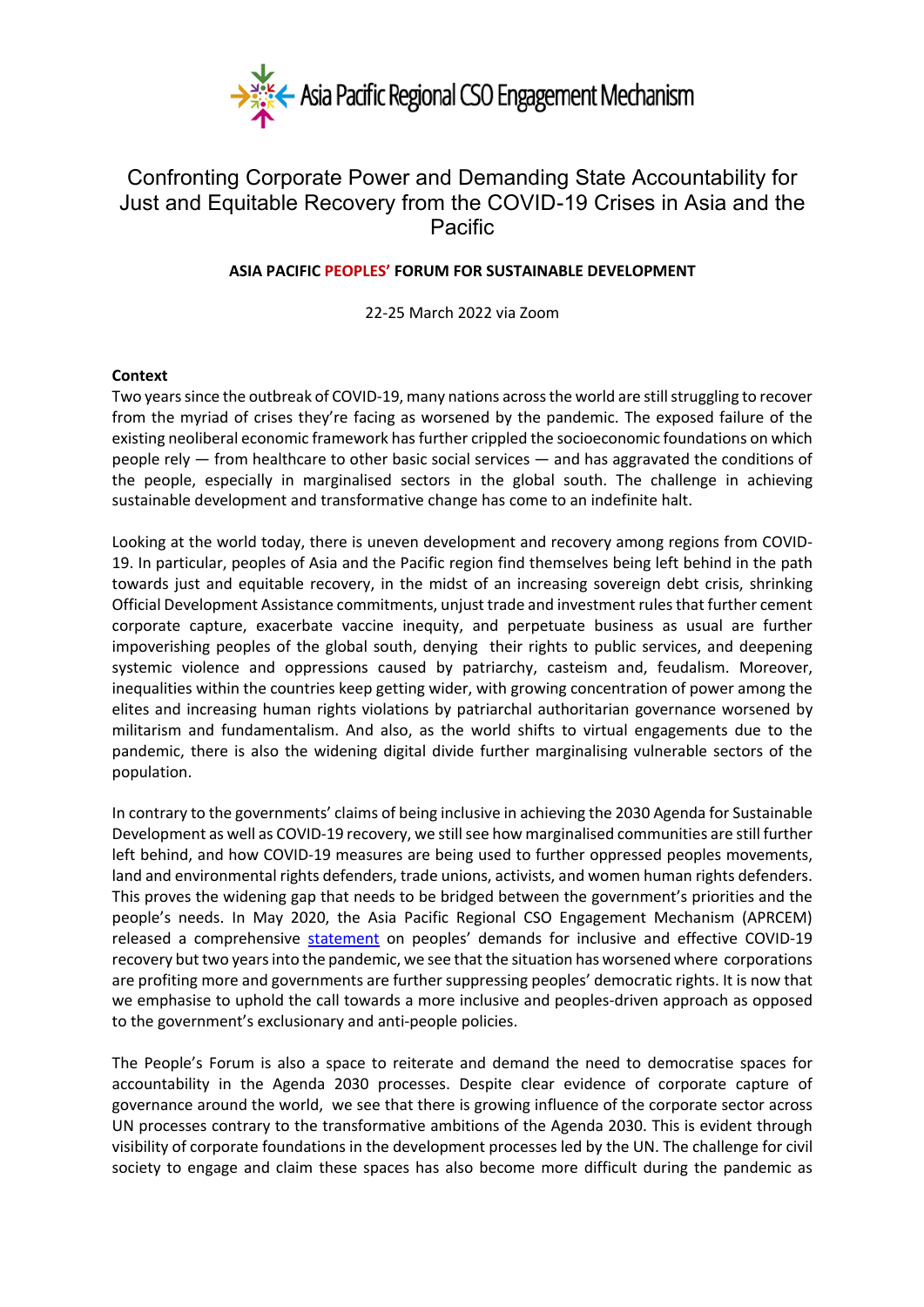

meetings shifted to virtual mode, further widening the digital divide and time zone challenges to peoples of the global south.

The worsening effects of the digital divide paired with the corporate takeover of policy forums have manifested into the inaccessibility and exclusion of marginalised sectors in the engagements, leaving little to no room for meaningful input from civil society on peoples' perspectives. The pandemic has brought major setbacks and challenges in terms of the sustainable development goals; this includes democratisation of the spaces and the challenge of "leaving no one behind." In the aftermath of COVID-19 having exposed our systemic vulnerabilities and reinforced the need to fundamentally restructure the current model of development, it is imperative to assess the effectiveness of the Agenda 2030 as a global social contract. This requires looking beyond Agenda 2030 while realigning its relevance to the current needs of the world as well as ensuring that local, national, and regional mechanisms for development are inclusive, transparent, and accessible.

As part of its effort in consolidating the voices of different constituencies and sectors in Asia and the Pacific to engage and claim our space in the Agenda 2030 and related development processes, the Asia Pacific Regional CSO Engagement Mechanism's (APRCEM) annual Peoples' Forum this year entitled "Confronting Corporate Power and Demanding State Accountability for Just and Equitable Recovery from the COVID-19 Crises in Asia and the Pacific" aims to unpack the neoliberal orientation and lack of accountability of governments in the region, as well as put forward people's policy recommendations and demands and consolidate people's stories of resistances and development initiatives towards the achievement of the SDGs from Development Justice perspectives.

#### **Target audience**

The intended participants are mainly CSOs and people's movements from Asia-Pacific engaged in sustainable development at the local, national, and regional levels working on economic, social, and environmental issues. With APRCEM's structure covering 5 sub-regions and 17 constituencies, the Peoples' Forum will reach out to a broader number of CSOs to encourage new and relevant organisations to engage with regional civil society efforts on sustainable development, as well as engage with the UN mechanisms and institutions.

The forum aims to consolidate and engage more than a hundred participants from different organisations in the Asia Pacific, with consciousness to thematic, sectoral, and gender representation to cultivate diversity of perspectives and stories from sectors. Geographical scope includes organisations from (1) Pacific, (2) East/North-East Asia, (3) North/Central Asia, (4) South/Southwest Asia, (5) Southeast Asia. Participation will include grassroots and local organisations as well as national and regional organisations from the following groups: (1) NGOs, (2) Women, (3) Youth, (4) Social and Community Enterprise, (5) Farmers, (6) Trade Union/Workers, (7) Science and Technology, (8) Indigenous Peoples, (9) Urban Poor, (10) Migrants, (11) Persons With Disability, (12) People living and Affected by HIV and AIDS, (13) LGBTI, (14) Older People, (15) People affected with conflicts and disasters, and (16) Fisherfolks and 17) Dalits. CSOs across thematic areas relevant to sustainable development are also targeted as participants.

We welcome applications from those who are based in Asia and the Pacific and from civil society organisations working on the 2030 Agenda and sustainable development processes, and especially those who are: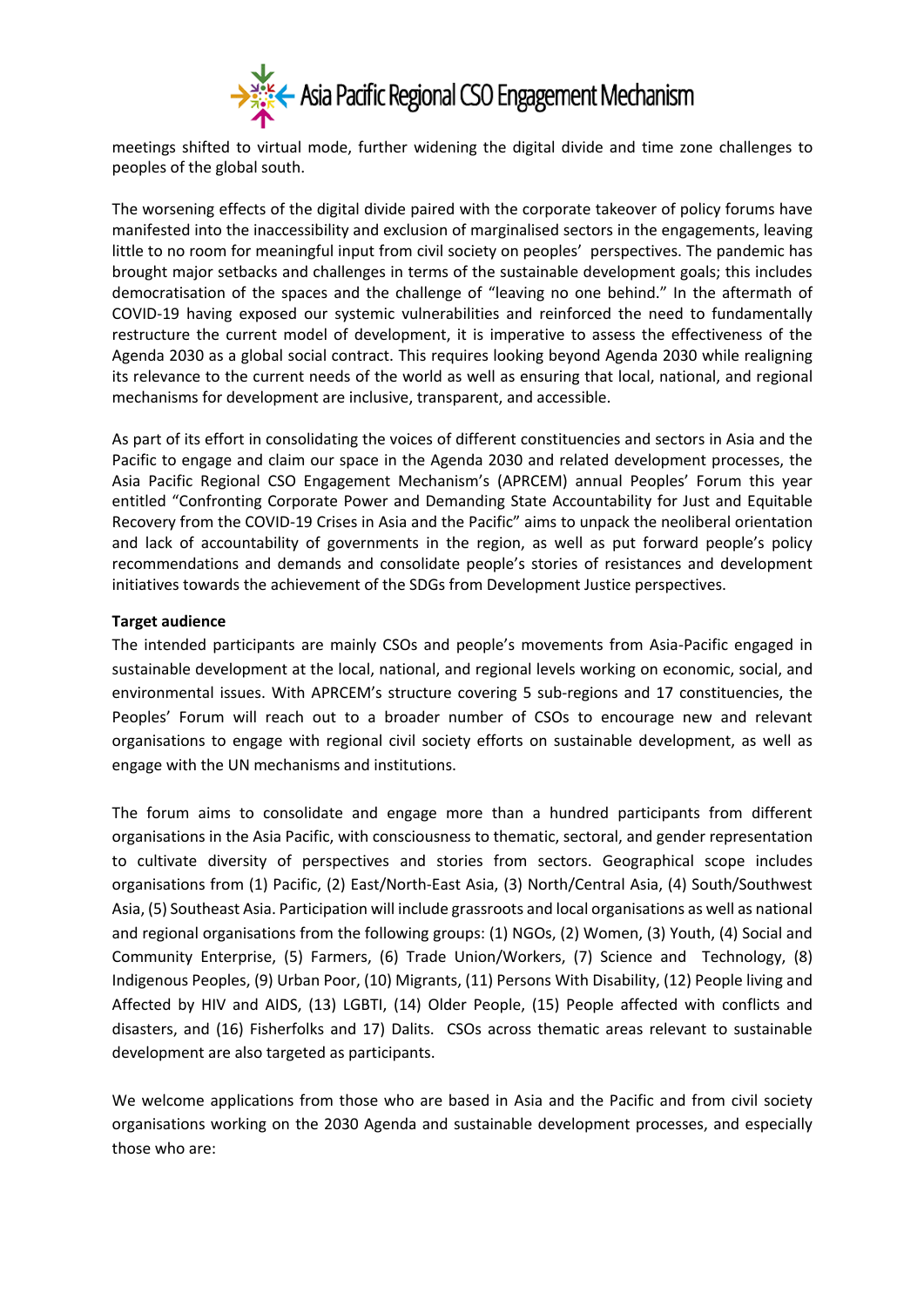

- Members of grassroots constituencies, and/or working directly with grassroots constituencies;
- Engaged in implementation and promotion of the SDGs and the Agenda 2030 specifically for goals 4, 5, 14, 15 and 17; and,
- Engaged in the 2030 Agenda and SDG-related processes on the global/regional/national/local level, including but not limited to civil societies coming from countries delivering VNR in 2022: Philippines, Tuvalu, Sri Lanka, Pakistan and Kazakhstan.

## **About APRCEM**

APRCEM is a civil society platform aimed to enable stronger cross constituency coordination and ensure that voices of all subregions of Asia Pacific are heard in intergovernmental processes at the regional and global levels. The platform is initiated, owned, and driven by the CSOs, and seeks to engage with UN agencies and the Member States across the region on the issue of sustainable development. As an open, inclusive, and flexible mechanism, RCEM is designed to reach the broadest number of CSOs in the region, harness the voice of grassroots and peoples' movements to advance development justice that address the inequalities of wealth, power, resources between countries, between rich and poor and between men and women

#### **Objectives of the Forum**

- 1. Foster sharing and learning from the variety of experiences of organisations and constituencies and enhance capacity of civil society participants on sustainable development at the national, regional and global levels and on the opportunities and modalities for engaging these processes, including identifying and dealing with key systemic issues/barriers to the achievement of sustainable development from Development Justice perspectives;
- 2. Build a deeper understanding of Development Justice and its position on sustainable development as a comprehensive whole with strong inter-linkages across its various dimensions and components; therefore, to also link the work of various other CSO campaigns, peoples' movements, grassroot constituencies, scientific and academic communities across national borders;
- 3. Conduct dialogues and build critical analyses on the structure and content of the APFSD and HLPF with its theme "*Building back better from the coronavirus disease (COVID-19) while advancing the full implementation of the 2030 Agenda for Sustainable Development,*" formulate joint positions, as well as strategize interventions at the APFSD, HLPF, UN General Assembly, FfD and other processes related to 2030 Agenda, as well as other relevant processes in tackling systemic barriers in achieving Development Justice;
- 4. Collectively build positions and recommendations to be forwarded to the process and member states on peoples' demands for Development Justice vis-a-vis commitments to Agenda 2030;
- 5. Reflect on the work and structure of Asia Pacific Regional CSO Engagement Mechanism and agree on joint actions and follow up to civil society positions adopted to strengthen and support each other's ideas, plans, and actions across national borders, as well as continue fostering solidarity among movements, advocates and civil society groups in Asia Pacific and with other global regions.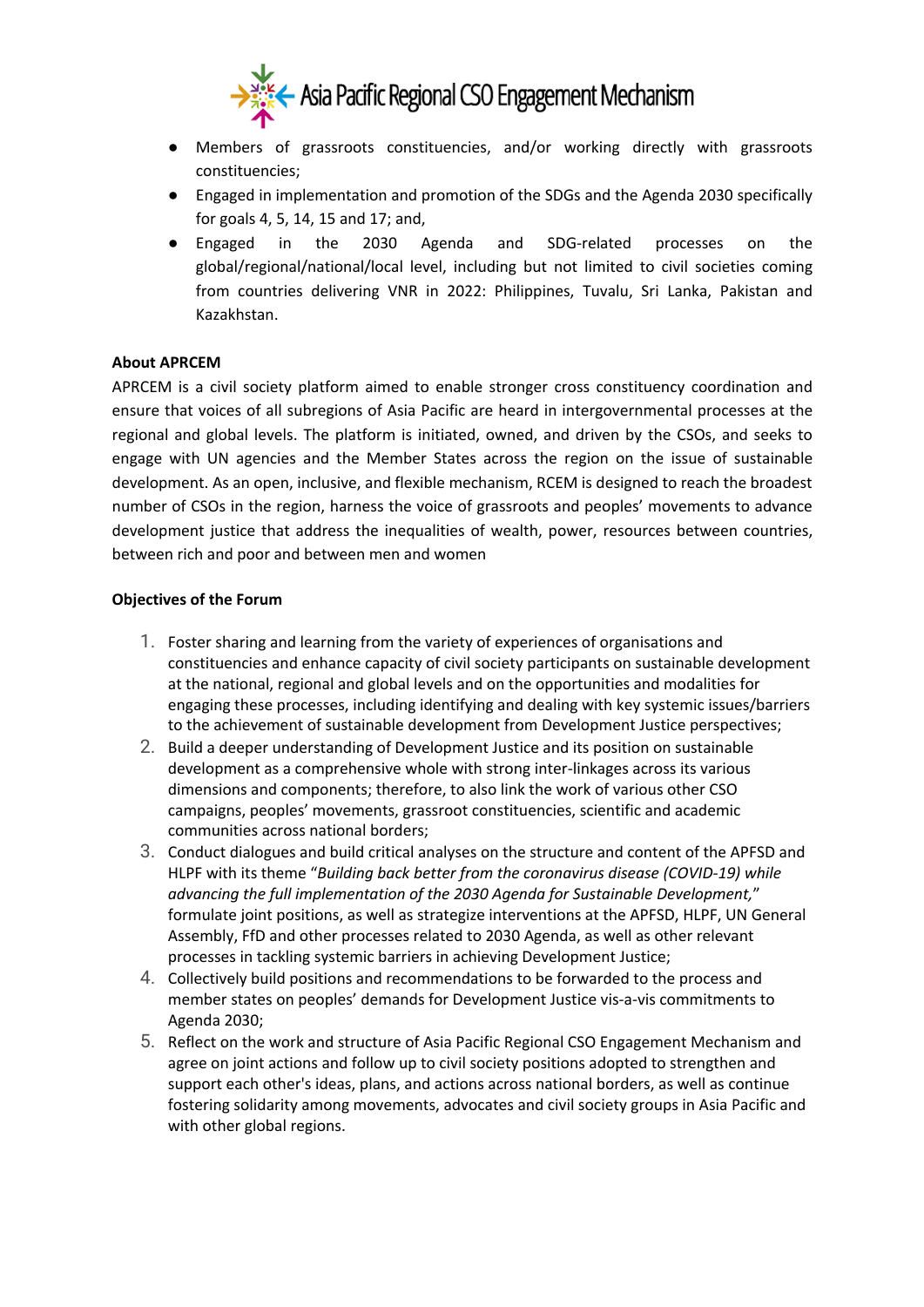

## **Day 1 | March 22 | 1:00-4:00PM BKK**

## Zoom Link:

The opening of the Peoples' Forum will happen in a very challenging time of crisis and wars. The sessions in Day 1 will present the regional people's realities in today's context, and will present updates based on the APRCEM demand statement released in 2020. The sessions will also tackle how systemic barriers are hampering achievement of the SDGs including progress and setbacks, and the linkages between different processes towards Agenda 2030.

#### Moderator of the day: Alex Enano, APRN

| 1:00-1:30PM<br>(30 mins) | <b>Opening</b>                                                                                                      |
|--------------------------|---------------------------------------------------------------------------------------------------------------------|
|                          | <b>House Rules and Participants Introduction</b>                                                                    |
|                          | <b>Programme Run-down</b>                                                                                           |
|                          | <b>Welcoming Remarks</b><br>Ms. Armida Salsiah Alisjahbana, ESCAP Executive Secretary<br>Wardarina, APRCEM Co-Chair |
|                          | Development Justice Video 2.0   In Search for Development Justice                                                   |

## **Plenary 1. Regional People's Realities and Challenges in Achieving Agenda 2030**

This session will discuss regional trends, issues, and barriers that impact the achievement of sustainable development in the region, particularly in relation to "just and equitable recovery" including the impact of neoliberal economic policies, trade and investment policies, land and resource grabbing, militarism and conflicts, patriarchy, casteism and authoritarianism to the peoples. The session will also discuss the politics behind the SDG framework as well as general progress and setbacks in the region, and interrelations with the other parallel development processes.

| 1:30-2:10PM<br>$(40 \text{mins})$ | <b>Panel 1. Systemic Issues</b>                                                                                                                         | This panel will situate the<br>multidimensional crises in the region                                                                 |
|-----------------------------------|---------------------------------------------------------------------------------------------------------------------------------------------------------|--------------------------------------------------------------------------------------------------------------------------------------|
|                                   | Moderator: Rey Asis, APMM                                                                                                                               | induced by corporate capture, exclusive<br>policy patterns and systemic violence, and                                                |
|                                   | Widening debt traps, shrinking ODA,<br>vaccine inequity and corporate capture<br>during the health crisis<br>Kate Lappin, Public Services International | the need for accountability to the peoples<br>especially in the context of achieving<br>Agenda 2030 amidst the COVID-19<br>pandemic. |
|                                   | Threat of war and conflict in the region<br>Azra Talat Sayeed, Asia Pacific Research<br><b>Network</b>                                                  |                                                                                                                                      |
|                                   | <b>Forced migration, massive</b><br>unemployment and poverty<br>Eni Lestari, International Migrants Alliance                                            |                                                                                                                                      |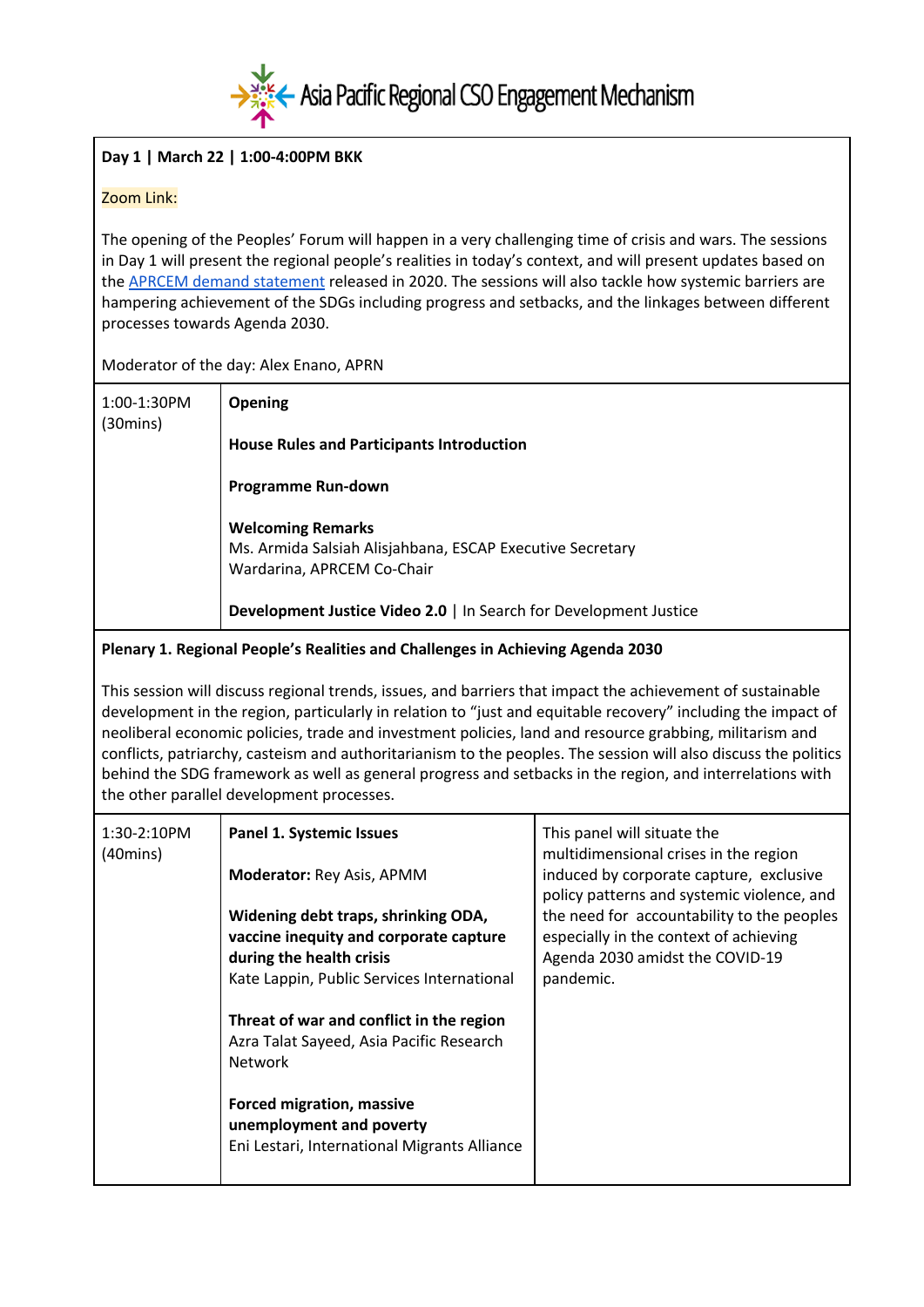

|                                   | Increasing gender violence and state<br>oppression<br>Cham Perez, Center for Women's<br><b>Resources</b>                                                                                                                                                                                                                                                                                                                                                                                                                                                                                               |                                                                                                                                                                                                                                                                                                                                                   |
|-----------------------------------|--------------------------------------------------------------------------------------------------------------------------------------------------------------------------------------------------------------------------------------------------------------------------------------------------------------------------------------------------------------------------------------------------------------------------------------------------------------------------------------------------------------------------------------------------------------------------------------------------------|---------------------------------------------------------------------------------------------------------------------------------------------------------------------------------------------------------------------------------------------------------------------------------------------------------------------------------------------------|
|                                   | Health Break (5 mins)                                                                                                                                                                                                                                                                                                                                                                                                                                                                                                                                                                                  |                                                                                                                                                                                                                                                                                                                                                   |
| 2:15-2:45PM<br>$(30 \text{mins})$ | Panel 2. Achieving People's Agenda and<br><b>Development Justice Amidst COVID-19</b><br>Moderator: Villaney Remengesau, Pacific<br><b>Disability Forum</b><br>People's Demands/Resistances<br>1. People with disabilities<br>Jacqueline Garou, Pacific Disability<br>Forum<br>2. Farmers<br>Asif Khan, Pakistan Kissan<br><b>Mazdoor Tehreek</b><br>3. Women Workers<br>Phyoe Sandar Soe, Confederation<br>of Trade Unions Myanmar<br>4. Social and community enterprises<br>Gomer Padong, ISEA                                                                                                        | This panel will discuss the grounded<br>realities on the impact of COVID-19 to<br>diverse constituencies in the region, as<br>well as stories of resistances and<br>initiatives, and present peoples'<br>development demands.                                                                                                                     |
| 2:45-3:35PM<br>$(50 \text{mins})$ | Panel 3. Achieving Agenda 2030,<br><b>Challenges and Barriers</b><br>Moderator: Ajay Kumar Jha, CECODECON<br>Agenda 2030 in the region: Progress and<br><b>Setbacks</b><br>Dayyan Shayani, UN ESCAP<br><b>Corporate Capture of Agenda 2030 and</b><br>related processes such as the Our<br><b>Common Agenda</b><br>Neth Daño, ETC Group<br><b>Means of implementation including</b><br>setbacks in Financing for Development,<br><b>Trade, Science and Technology</b><br>Ivan Enrile, IBON International<br><b>UNEA 5.2 Outcomes and Implications to</b><br>the Agenda 2030<br>Sarojeni Rengam, PAN-AP | The panel will focus not only on the<br>process, but the context and politics<br>behind the SDG framework, as well as<br>perspectives from the civil society. It will<br>expose the business as usual approach in<br>Our Common Agenda and also highlight<br>Development Justice as an alternative for<br>addressing the politics of development. |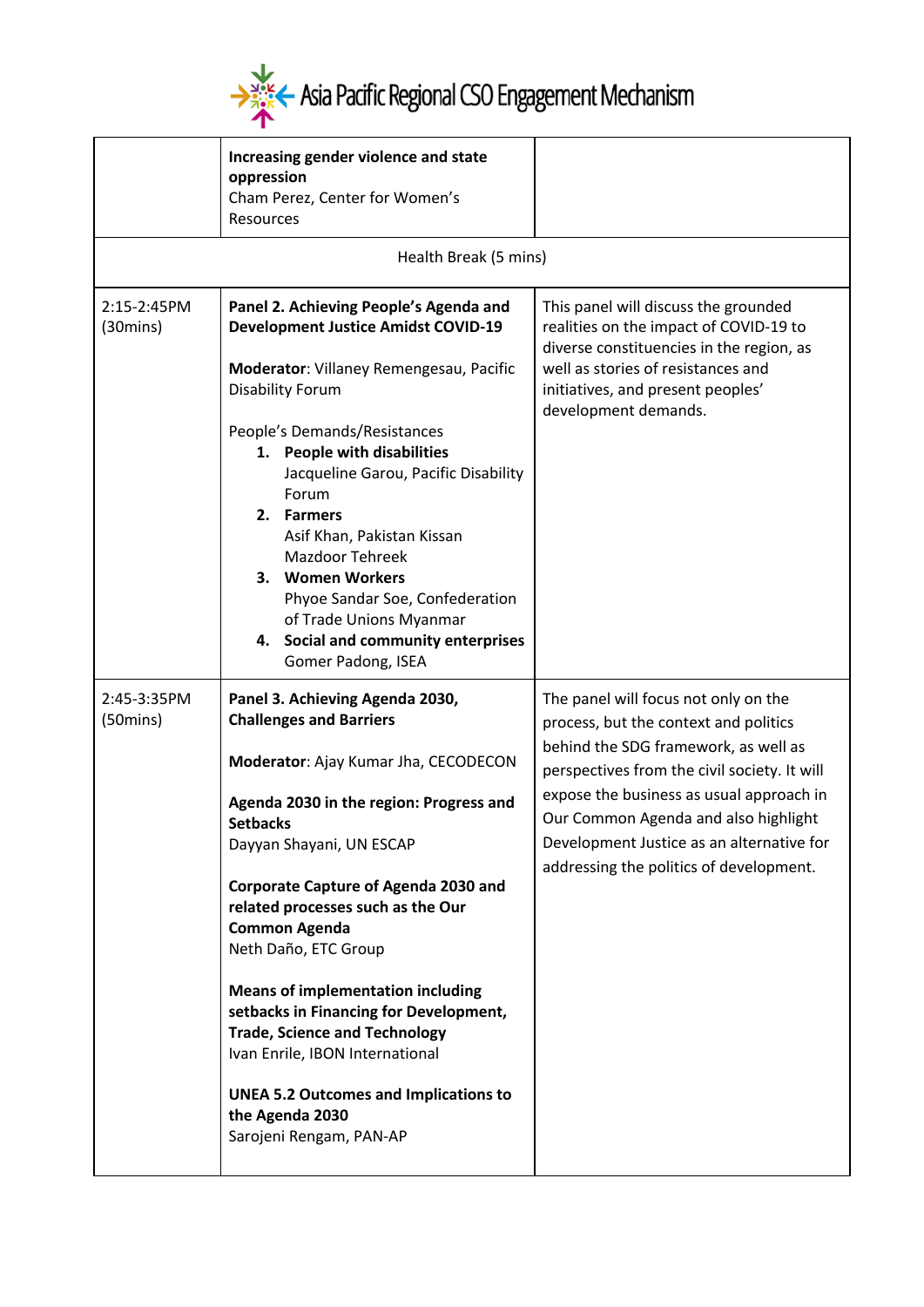

|                            | Agenda 2030 Progress from civil society<br>perspectives-local and national processes<br>and how and why CSOs engage: A case of<br>SDG legislation in South Korea<br>Denise K.H. Yoon, Korea SDGs Network |  |
|----------------------------|----------------------------------------------------------------------------------------------------------------------------------------------------------------------------------------------------------|--|
| Health Break (5 mins)      |                                                                                                                                                                                                          |  |
| $3:40-4:00PM$<br>(20 mins) | <b>Open Forum</b>                                                                                                                                                                                        |  |
|                            | Closing (Reflections from the grassroots)<br>Wali Haider, Roots for Equity                                                                                                                               |  |

# **Day 2 | March 23 | 1:00-4:00PM BKK**

#### Zoom Link:

Many civil society groups especially grassroots organisations have many challenges in reclaiming and demanding spaces at the local and national level. In most cases, development processes at the national level are exclusive, and lack transparency and accountability in terms of the data and information it presents in monitoring the SDGs. Data presented by governments also lack the grounded realities of the peoples. In these plenaries, each focused goal will be unpacked by presenting the peoples' realities and systemic barriers in achieving the SDGs, as well as present collective experiences and recommendations on the VNR process.

Moderator of the day: Gomer Padong, ISEA

## **Plenary 2. Peoples' Priorities: Unpacking the Goals - Fact Sheet Presentation**

The session will elaborate on APRCEM collective fact sheets on the goals that will be discussed at APFSD and HLPF 2022. The goals are as follows: 4, 5, 14, 15 and 17. In addition, APRCEM also develops other important fact sheets: People's Solutions, VNR, SRHR and Corporate Capture.

Moderator: Ali Raza Jillani, KRC

| 1:00-2:30PM<br>$(90 \text{mins})$ | Fact Sheet Presentations % fact sheet leads<br><b>Cluster 1</b><br>Goal 4 - Thea Soriano, ASPBAE<br>$\bullet$<br>Goal 5 - Cham Perez, CWR<br>$\bullet$ | The plenary will be divided into 3 cluster<br>groups. The participants can choose the<br>cluster group they would like to<br>contribute to, based on the goals they are<br>working on. |
|-----------------------------------|--------------------------------------------------------------------------------------------------------------------------------------------------------|----------------------------------------------------------------------------------------------------------------------------------------------------------------------------------------|
|                                   | SRHR - Alexa Johns, Asia Pacific<br>$\bullet$<br><b>Alliance for SRHR</b><br>Moderator: Sai Jyothir Mai Racherla,<br>ARROW                             | In each cluster groups, the fact sheet team<br>leads will present an executive summary<br>(7mins each) of the fact sheet drafts. It<br>will be followed by discussion (40mins).        |
|                                   | <b>Cluster 2</b>                                                                                                                                       | After the session, the participants can                                                                                                                                                |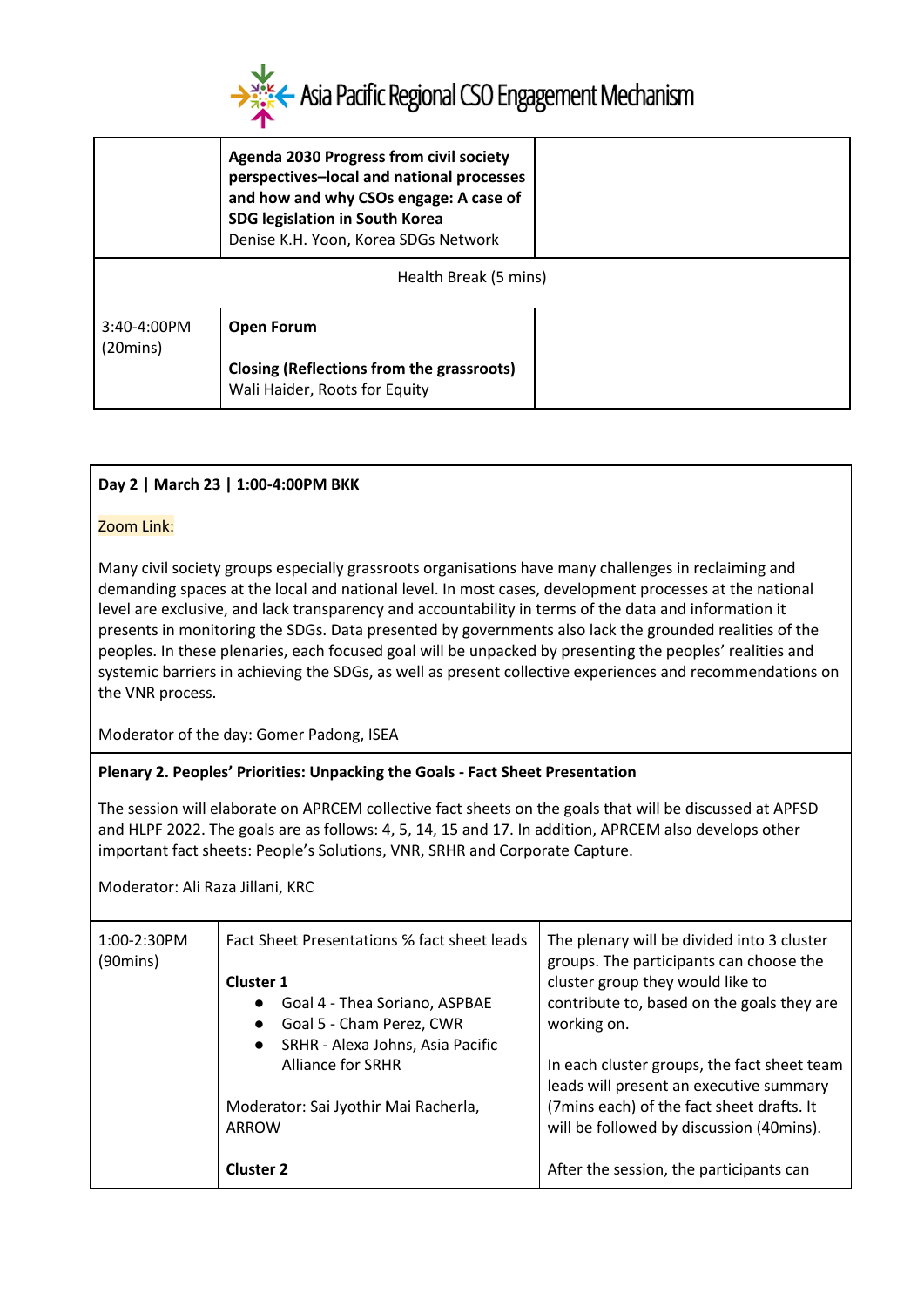

|                                                                                                                                                                                                                                                                                                                                                                                                                                                                                                                                                                                    | Goal 14 - Mujibul Haque Munir,<br>$\bullet$<br><b>COAST</b><br>Goal 15 - Robie Halip, IP Major<br>Group<br>People's Solutions - APRN<br>Moderator: Simon Olsen, IGES<br><b>Cluster 3</b><br>Goal 17<br>Corporate Capture<br>Moderator and Presenter: Ali Raza Jillani,<br><b>KRC</b>                                                                                                                                    | transfer to another cluster (world cafe<br>style).<br>The inputs will be feed in the drafts by the<br>fact sheet team leads, and will be the<br>main reference of the CSO statement.                                                                                                      |  |
|------------------------------------------------------------------------------------------------------------------------------------------------------------------------------------------------------------------------------------------------------------------------------------------------------------------------------------------------------------------------------------------------------------------------------------------------------------------------------------------------------------------------------------------------------------------------------------|-------------------------------------------------------------------------------------------------------------------------------------------------------------------------------------------------------------------------------------------------------------------------------------------------------------------------------------------------------------------------------------------------------------------------|-------------------------------------------------------------------------------------------------------------------------------------------------------------------------------------------------------------------------------------------------------------------------------------------|--|
|                                                                                                                                                                                                                                                                                                                                                                                                                                                                                                                                                                                    | Health Break (10 mins)                                                                                                                                                                                                                                                                                                                                                                                                  |                                                                                                                                                                                                                                                                                           |  |
| Plenary 3. Monitoring and Accountability at the national level - VNR and Shadow Report<br>The session will discuss the progress of VNR processes in the countries reporting at the HLPF 2022 this<br>year. Guiding questions for the speakers for this session as follows: (1) What are the progress and the<br>major challenges? (refer to systemic barriers), (2) What are the structure of country implementation and<br>CSOs engagement? (3) What are the barriers for civil societies and grassroots participation?<br>Moderator: Jyotsna Mohan, ADA and Jennifer Guste, CPDG |                                                                                                                                                                                                                                                                                                                                                                                                                         |                                                                                                                                                                                                                                                                                           |  |
| 2:40-3:50PM<br>$(70 \text{mins})$                                                                                                                                                                                                                                                                                                                                                                                                                                                                                                                                                  | VNR Countries in Asia and the Pacific<br>Philippines - Rebecca Malay, PRRM<br>1.<br>Tuvalu - TANGO<br>2.<br>Sri Lanka - Kala Peries, CENWOR<br>3.<br>Pakistan - Zahoor Awan, Pakistan<br>4.<br><b>Workers Federation</b><br>5. Kazakhstan - Nurzhamal Iminova,<br>Shyrak<br>Open Forum<br><b>Synthesis and Preparation for the APFSD</b><br>Jyotsna Mohan<br><b>Synthesis and Preparation for the HLPF</b><br>Wardarina | There will be CSO representatives from<br>each of the VNR countries in Asia Pacific<br>that will share their collective experience<br>in engaging with the VNR process in their<br>countries. Ample time for the open forum<br>will be allotted to allow inputs from the<br>participants. |  |
| 3:50-4:00PM<br>$(10 \text{mins})$                                                                                                                                                                                                                                                                                                                                                                                                                                                                                                                                                  | Closing                                                                                                                                                                                                                                                                                                                                                                                                                 |                                                                                                                                                                                                                                                                                           |  |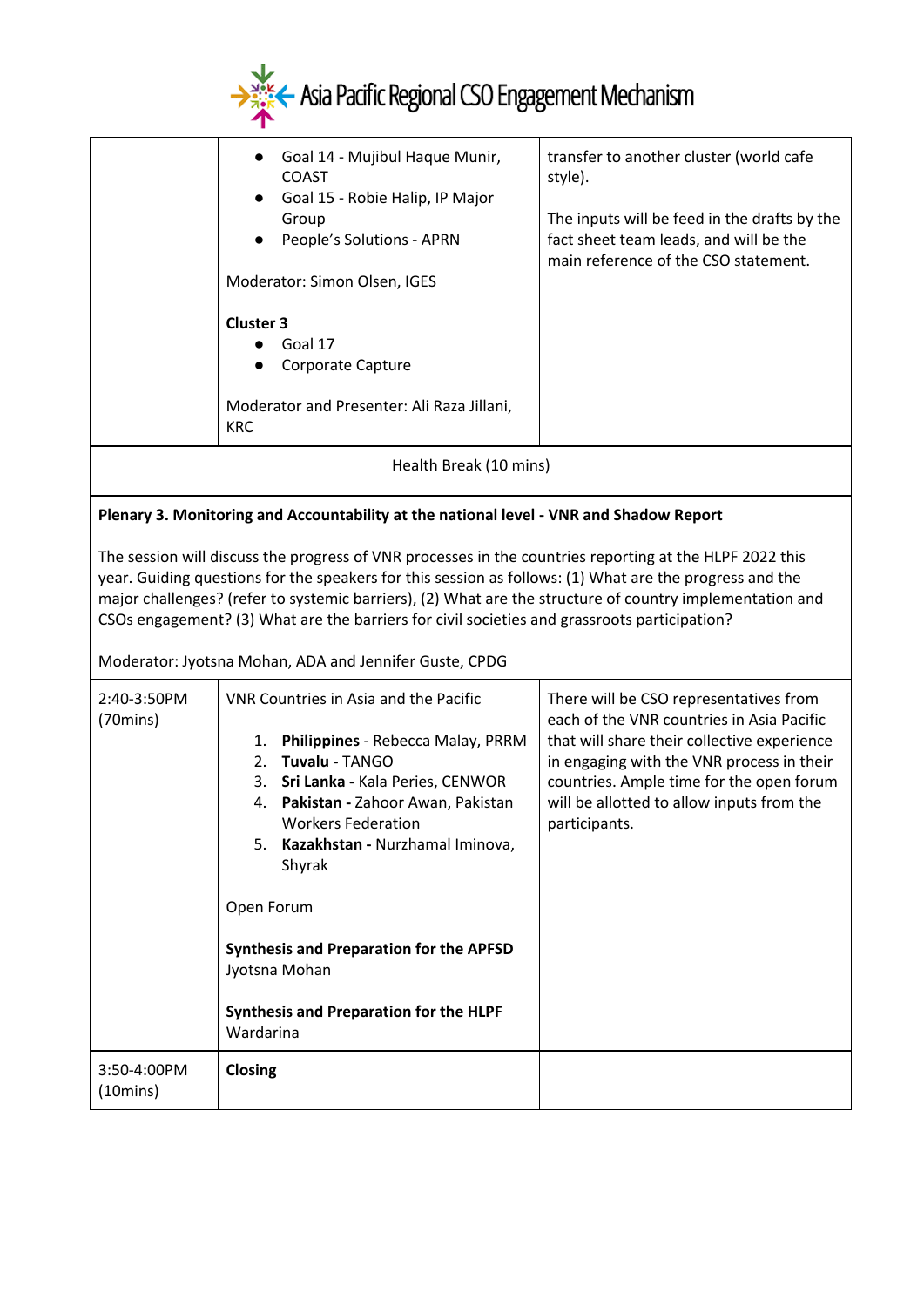

# **Day 3 | March 24 | 10:30AM-6:00PM BKK**

The self-organised workshops for this year's People's Forum would like to unpack systemic barriers and harness people's realities and resistance, and highlight initiatives and community solutions to the COVID-19 crisis, as well as reframe Agenda 2030 using Development Justice lens through people's analysis and recommendations.

# **Peoples' Workshop Theme 1.0. People's' Realities and Achieving Agenda 2030: Unpacking the goals under review and current systemic barriers in the time of COVID-19**

Two years into the pandemic, situations of peoples and their communities in the region have worsened while we see corporations getting more profit and governments taking advantage of the crisis to curtail peoples' democratic rights. Governments are unable to address the basic needs of the people, especially health and social protection, and the worsening situation of job losses, and food insecurity. The unjust trade and investment regimes continue to cement corporate capture of governance and resources as well as affecting equitable vaccine provision in the global south. There is also increasing violence against women and children, and worsened working conditions for workers especially in the informal sectors. Peoples' realities during the pandemic indeed are also reflective of the setbacks in the Agenda 2030 targets. This workshop will reflect on these realities as well as major systemic challenges in achieving the SDGs.

## *Guiding questions:*

- 1. What are key areas of progress and challenges with the SDGs, and what are the systemic barriers to progress?
- 2. What are the cross-cutting issues that should be a part of addressing the goals (means of implementation: ODA, trade, debt issue, technology, capacity-building, and cross-cutting issues such as gender, health, education, etc.)?
- 3. How do we strengthen the linkages between national, regional and global level processes for Agenda 2030 in relation to addressing these major systemic challenges?
- 4. What are our key messages and recommendations?

# **Peoples' Workshop Theme 2.0. Demanding Accountability and Actions: Looking at Sustainable Development from an Accountability and Monitoring Lens**

Accountability and monitoring are key elements for ensuring that progress is tracked for a sustainable and equitable society, and for fulfilling the commitments that governments have made under the Agenda 2030. This workshop will unpack the issue of accountability to (i) encourage mutual sharing and learning of experiences from organisations and constituencies across the region; (ii) enhance capacity of civil society participants on how accountability can be improved at the local, national and regional levels; and (iii) provide space for dialogue and formulate joint positions and messages for sustainable development processes.

## *Guiding questions:*

- 1. What are the roles of CSOs in monitoring, reporting and accountability especially at the local and national level?
- 2. What are the challenges and opportunities for CSOs to be engaged with the process?
- 3. How can Voluntary National Reporting (VNR) processes be improved? What are specific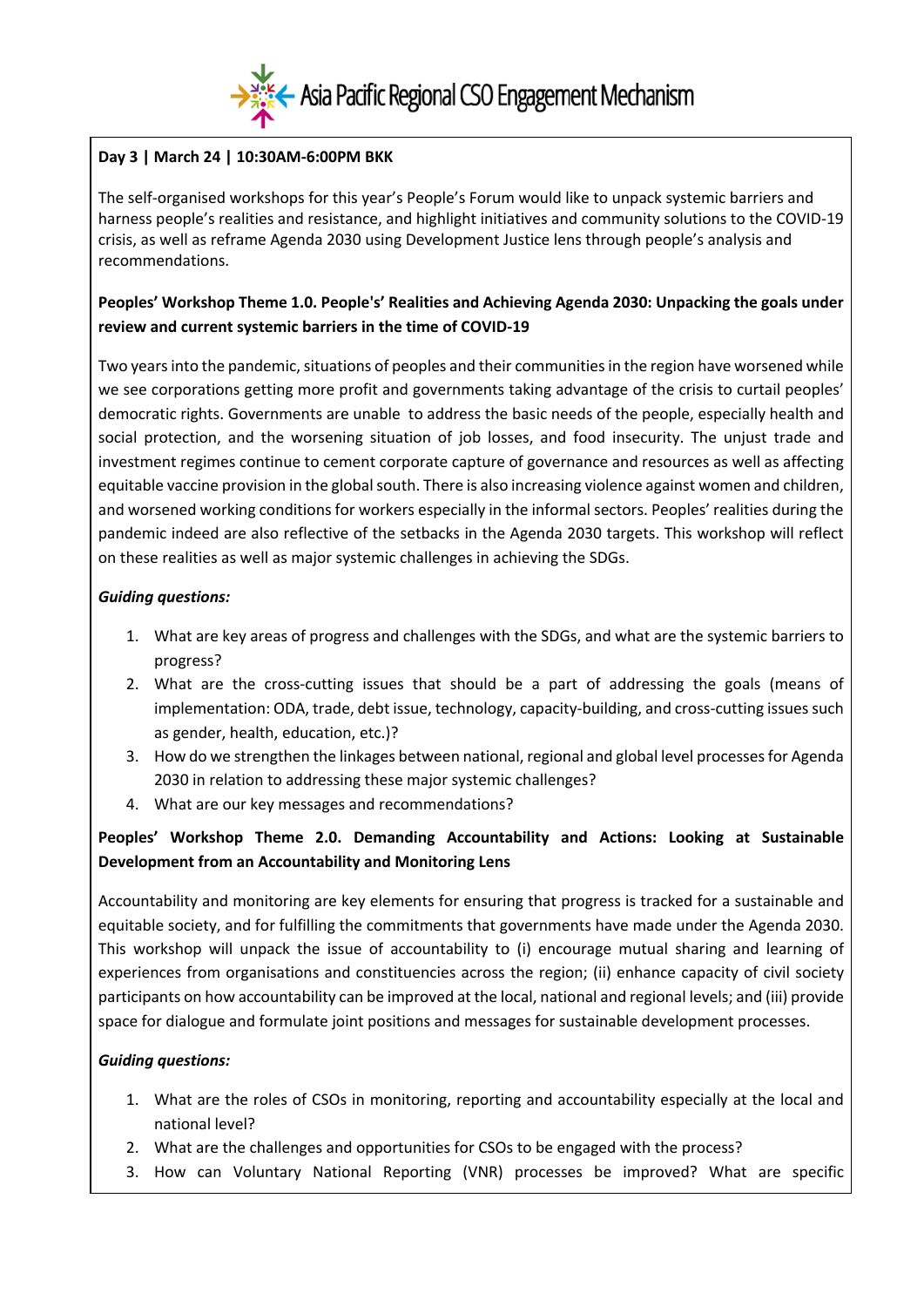

recommendations?

4. How can CSOs capacity be improved to incorporate development justice lenses in the VNR processes as well as production of CSOs' shadow reports at national levels?

# **Peoples' Workshop Theme 3.0 : Harnessing the Power of Peoples' Movements for a Fairer, Just and Equitable Asia Pacific**

This set of parallel workshops aim to build solidarity across vibrant peoples' movements in the region. We will share strategies, stories, movements and resistances that may take diverse forms around the region and across different constituencies and build on our strengths to continue to push the boundaries of our thinking and action, identifying emerging areas for alliance building, collaboration, mobilisation and advocacy for development justice and sustainable development especially in the context of COVID-19. The workshops can be done in interactive panels/participatory methods that introduce different people's campaigns/initiatives organised by constituencies on various topics, in particular, people's initiatives during the crises. It can also function as a knowledge sharing or skill building session that shares innovative tools for movement building and advocacy.

# **Guiding questions:**

- 1. What are your current campaign initiatives on Development Justice and Agenda 2030 in your country?
- 2. Please share and reflect on your experiences with campaigning during the pandemic:
	- a. What have been the challenges? And how did you overcome those challenges?
	- b. What are the key lessons learnt what works and what doesn't? And why?
	- c. What are the specific roles and contributions of CSOs, particularly in reaching out to those left behind, in advancing the SDG in question?
	- d. How can Development Justice be strengthened/improved as a framework of analysis and action to address the loopholes in the Agenda 2030 and beyond?
- 3. What are our key messages and recommendations?

| 10:30-12:00NN | Persistent marginalisation and discrimination of indigenous peoples impacting the<br>achievement of the SDGs<br>Organised by Tebtebba (abigail@tebtebba.org)                                                                                                                                             |
|---------------|----------------------------------------------------------------------------------------------------------------------------------------------------------------------------------------------------------------------------------------------------------------------------------------------------------|
|               | <b>Transformative SDG 4 towards development justice</b><br>Organised by Asia South Pacific Association for Basic and Adult Education (ASPBAE)<br>(thea.aspbae@gmail.com)<br><b>Asia Pacific Persons with Disabilities Workshop</b><br>Organised by the Pacific Disability Forum (lanysmile 85@gmail.com) |
| 12:00-1:30PM  | Role of women with disabilities in addressing systemic barriers in the time of COVID-<br>19<br>Organised by Special Talent Exchange Program Pakistan (abia.akram@gmail.com)<br>Realities and voices of marginalised groups at the front in achieving sustainable                                         |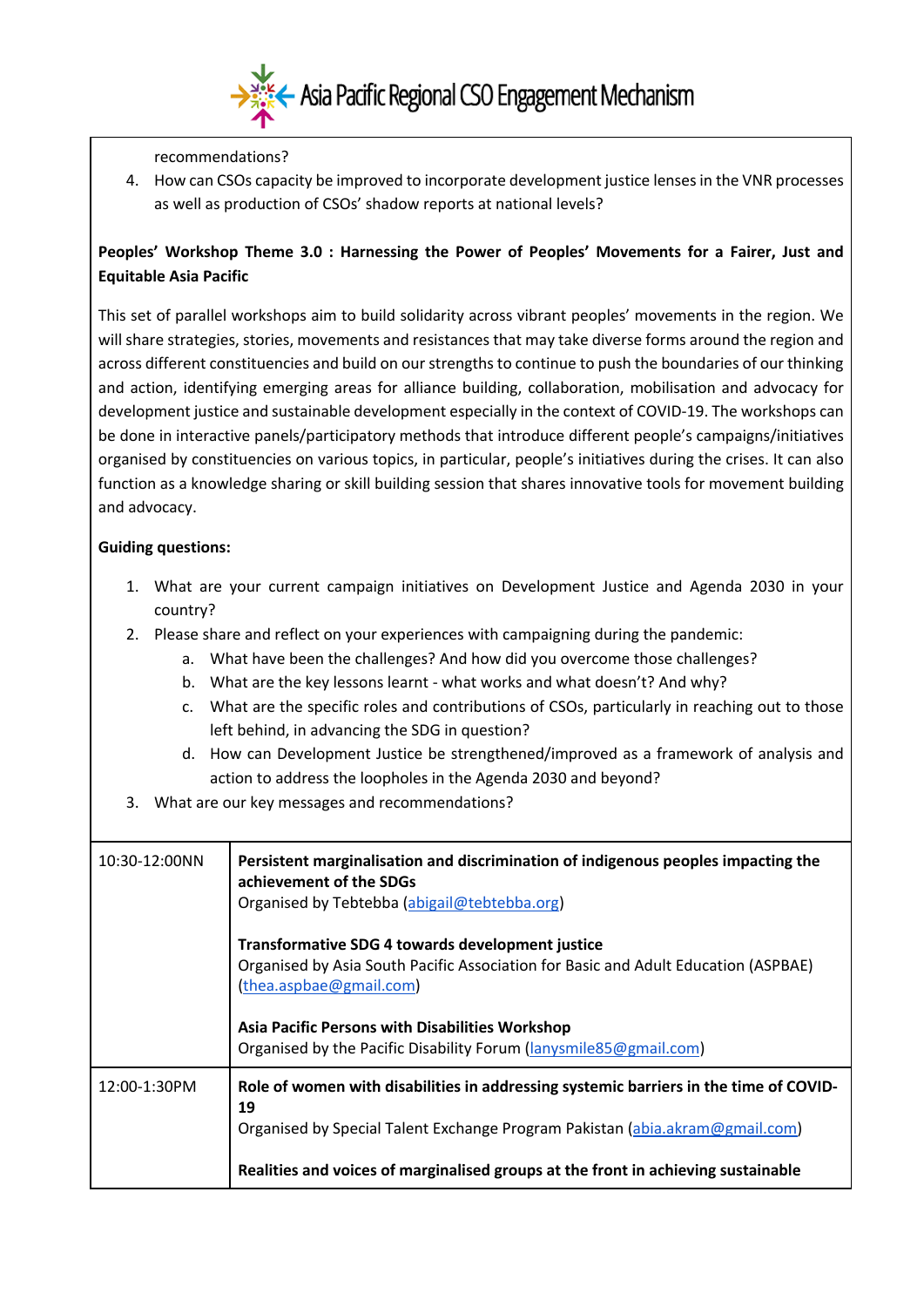

|             | development and development justice<br>Organised by National Indigenous Disabled Women Association Nepal (NIDWAN)<br>(pemawangmo33nidwan@gmail.com)                                                      |  |
|-------------|----------------------------------------------------------------------------------------------------------------------------------------------------------------------------------------------------------|--|
| 1:30-3:00PM | How Inclusive are the VNR?<br>Organised by the Asian Development Alliance (jyotsna@ada2030.org)                                                                                                          |  |
|             | Just, Equitable and Sustainable Covid Recovery Plans - Making the ILO Resolution<br>Count<br>Organised by the Public Services International (kate.lappin@world-psi.org)                                  |  |
| 3:00-4:30PM | Demanding Accountability and Actions on Local and National VNR Processes in Asia<br><b>Pacific</b><br>Organised by the Asia Pacific Forum on Women, Law and Development (APWLD)<br>(ranjana@apwld.org)   |  |
|             | Monitoring and Accountability: Utilising Regional and Global Frameworks for<br><b>Universal Access to SRHR</b><br>Organised by SRHR Thematic Working Group (alexa.johns@gmail.com)                       |  |
|             | Corporate Capture in Asia Pacific: Cases of Resistance by Peoples' Movements and<br>Recommendations for a UN binding treaty to Regulate Corporate Activity<br>Organised by CNS (bobbyramakant@yahoo.com) |  |
| 4:30-6:00PM | Dalit and CDWD Youth: movements of past and building forward<br>Organised by Asia Dalit Rights Forum (dipanshu@asiadalitrightsforum.org)                                                                 |  |
|             | Youth Movement Building for SDGs in the Asia and the Pacific: Time for action now<br>Organised by Asian-Pacific Resource and Research Centre for Women (ARROW)<br>(kamal@arrow.org.my)                   |  |
|             | Reclaiming peoples' rights in a misleading world of corporate hegemony<br>Organised the Asia Pacific Forum on Women, Law and Development (APWLD)<br>(hien@apwld.org)                                     |  |

# **Day 4 | March 25 | 9:00-11:00AM & 1:00-5:00PM BKK**

#### Zoom Link:

The last day of the People's Forum would like to provide space for the constituencies and sub-regional groups to convene and reflect and plan ahead for the APFSD. The last day also re-affirms the regional CSO positions on Development Justice through approval of the CSO statement, and discusses strategies and ways forward for APFSD and beyond. CSOs and movements can also express their demands through AP-ROR.

Moderator of the day: April Porteria, APWLD and Olga Djanaeva, ALGA

| 9:00-10:00AM | Sub-regional Meetings | This is dedicated time for the sub-regions |
|--------------|-----------------------|--------------------------------------------|
|--------------|-----------------------|--------------------------------------------|